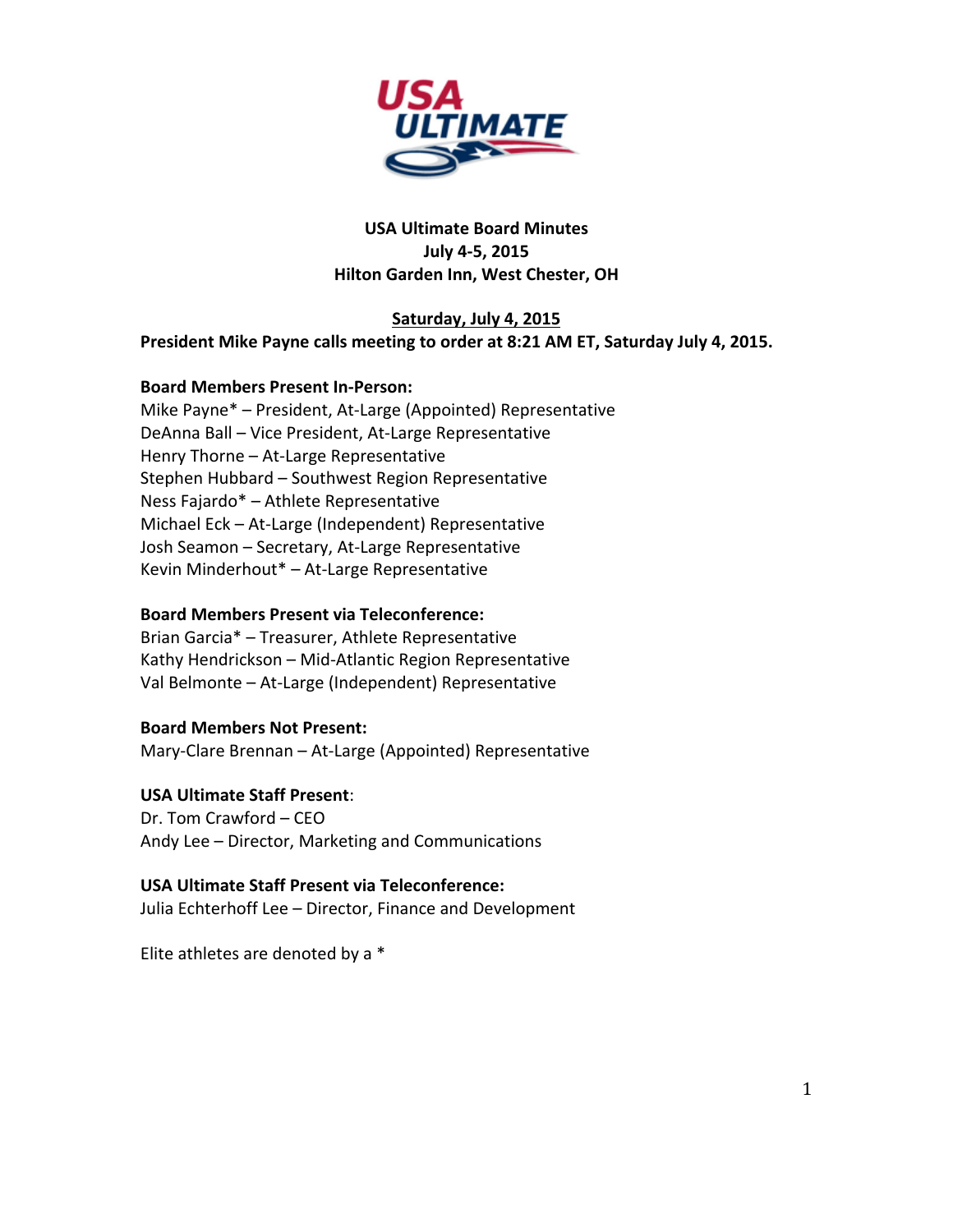

# **Introduction**

Presented by Mike Payne and Tom Crawford

- Tom Crawford emphasized the success of the Learn to Play clinic and the US Open convention as a whole.
- Several Board members shared their positive observations of the US Open and in particular the GUM presentation and Equity Task Force forum.

## **Financial Update**

Presented by Tom Crawford

- We are already above 85% on membership dues.
- Membership numbers have been helped by continued strong growth at the youth level, the launch of the Beach Championships, and Masters registration was early and larger than in past years
- Masters growth has been similar for women and men.
- The Board discussed different ways to grow the budget.

# **CEO Report: 2015 1st** Half Highlights

Presented by Tom Crawford

- Beach Championships went very well.
- Youth Club Championships keeps growing. It's now our largest event in terms of athletes.
- GUM has been making big progress on several fronts; Curriculum development, clinics, outreach, and a new website.
- Ultimate in the Olympics could happen by 2024.
- The Women's Sports Foundation is excited about Ultimate. Joining their "Go Girl Go" program would help us connect with a million girls.

## **2014 Audit & Auditor's Recommendations**

Presented by Ken Waugh

- The audit went smoothly and did not encounter any difficulties.
- USAU HQ staff should be commended for their meticulous work; No adjusting entries were needed.
- The 990 form has been received and will soon be voted on by the full Board.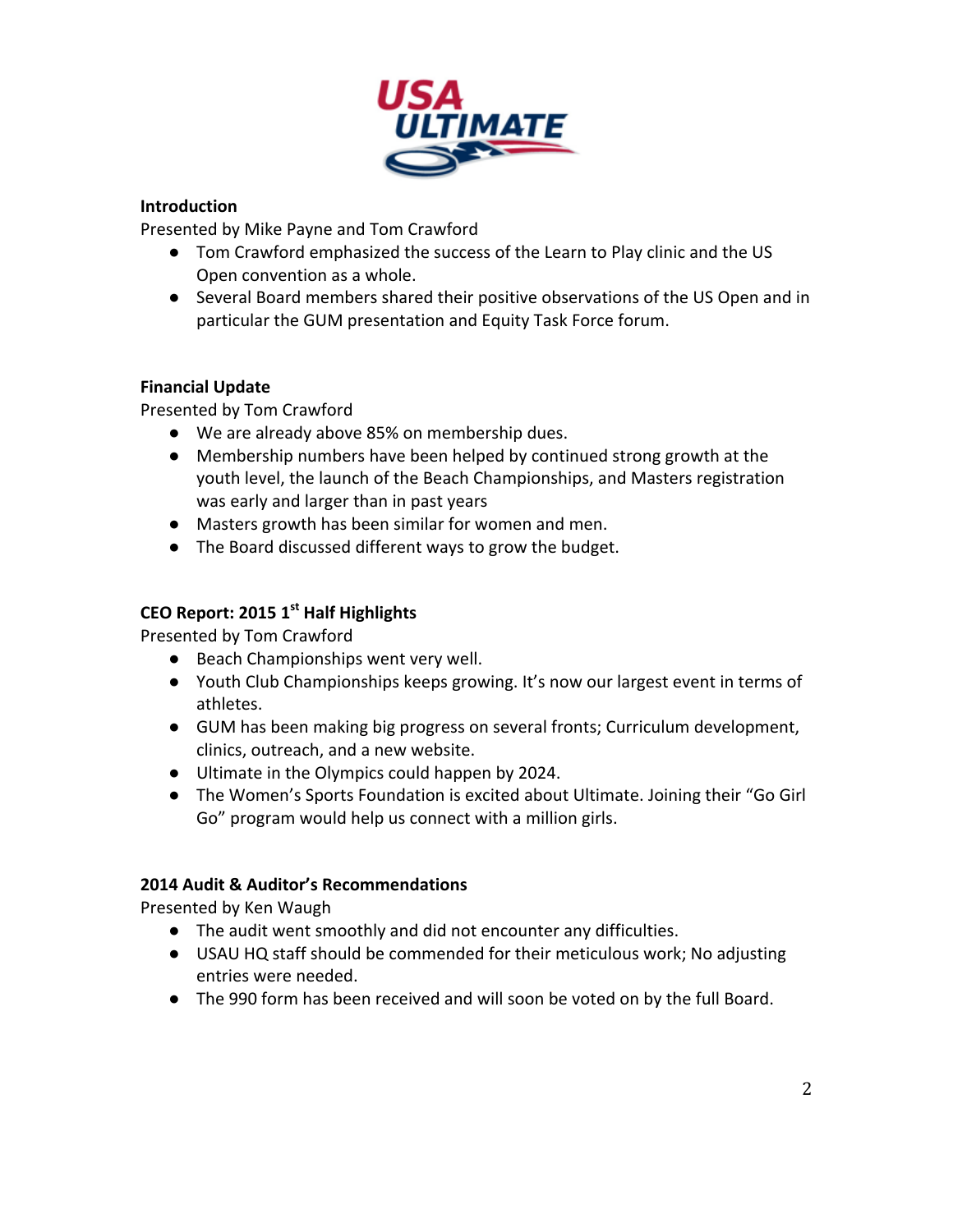

## **Mobile App Platform Preview**

Presented by Andy

- Several app developers were interviewed. We are targeting a manageable amount of deliverables for version 1.0.
- Major launch features will include calendar and scoreboard features.
- The magazine content will be pressed into a more mobile-friendly form for consumption on the app.
- A long-term plan for the introduction of expanded modules is being worked on.

# **Committee, Working Group, Task Force Report Q&A**

Presented by DeAnna

 $\bullet$  The next phases of feedback and discussion will be done online.

# **Proposal 2015.3 (Bylaws Amendment on Arbitration Notification Period)**

Presented by Mike Payne

- See the appendix for the full text of the proposed bylaw amendment.
- DeAnna Ball moves to strike the last two paragraphs from the proposal. Seconded by Stephen Hubbard. Passes 11-0-1.

o The proposal as amended:

*"10.12 (a) Any party may appeal a final determination of the hearing panel to the*  American Arbitration Association (AAA), following the commercial rules of the AAA. The period for filing an appeal is 30 days from the date of the decision of *the hearing panel. For "Administrative Grievances", a "final determination" shall mean the party requesting the arbitration shall have exhausted all administrative remedies available to it, exhausted all other available appeals and received a final decision from USA Ultimate. Failure to receive a final determination and to take all administrative steps necessary to obtain a final determination is a jurisdictional requirement and shall be a bar to requesting arbitration. For "Right to Participate"* complaints USA Ultimate will adhere to the Ted Stevens *Olympic and Amateur Sports Act."* 

● Henry Thorne moves to vote on the proposal as amended. Seconded by Josh Seamon. Passes 11-0-1.

# Any Other Business (AOB) & Wrap-Up

Presented by Mike Payne and Tom Crawford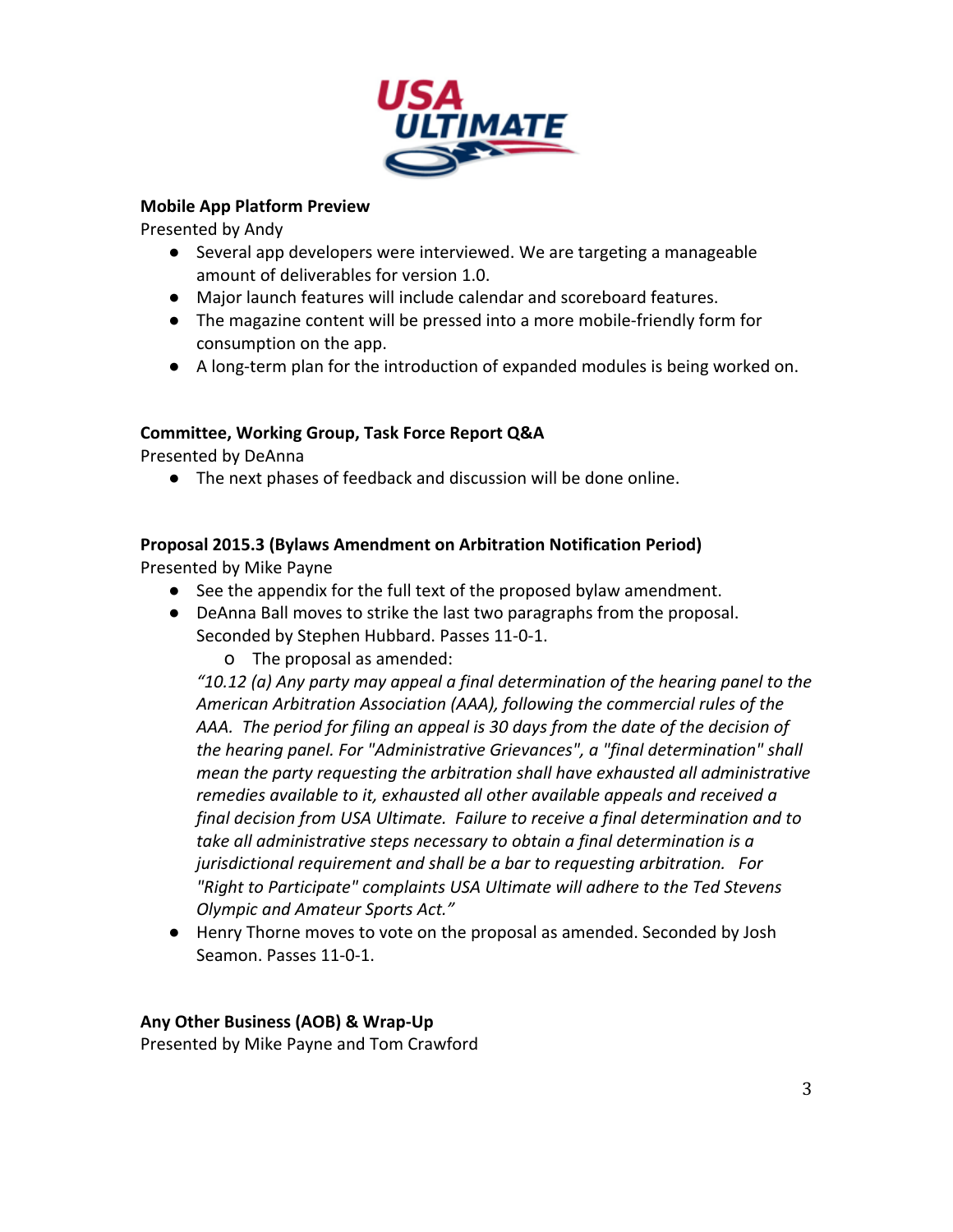

• The Board discussed how to best support the Women's All-Star Tour as well as the important of setting formal structures for the Equity Task Force.

Henry moves to close the meeting. Ness second. Passes 11-0-1 at 11:11am.

## **Sunday, July 5, 2015**

President Mike Payne calls meeting to order at 8:11 AM ET, Saturday July 4, 2015.

## **Thanking Tom!**

Presented by Mike Payne

- A celebration of Tom's 6 phenomenal years on the job!
- Each Board member spoke about Tom's impact on USA Ultimate and the sport of Ultimate.

## **Joined the meeting:**

Will Deaver - Managing Director, Competition and Athlete Programs Josh Murphy – Manager, Membership and Sport Development Matthew Bourland - Manager, New Media

# **Chapter/Affiliate Line of Business: Proposal and Budget**

Presented by Tom Crawford and Josh Murphy

- We need to create a national infrastructure that will allow USA Ultimate to grow faster than ever before.
- The aim is to build strong relationships with local organizations as well as to recruit entrepreneurs to help grow the sport.
- An intermediary level is needed to help Head Quarters manage the membership numbers we will see in coming years.
- The Board discussed the best way to move forward with the Chapter/Affiliate model.
- The Board expressed unanimous support for moving forward with building the Chapter/Affiliate model.
- The Board is generally in favor of aiming to create the first one or two chapters in 2016.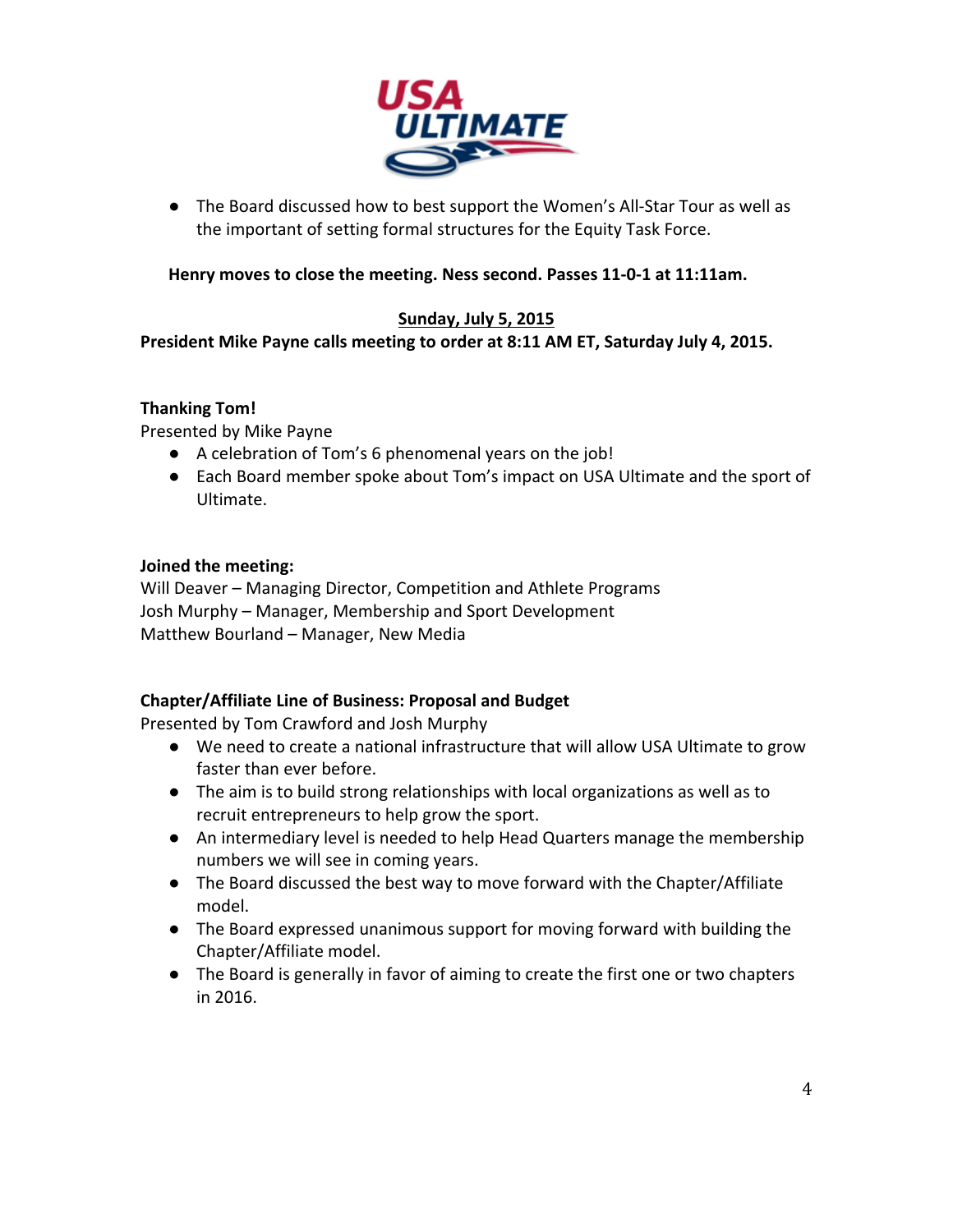

# **USAU Foundation Update**

Presented by Henry Thorne

- The foundation has received its first large donation.
- The Board discussed different fundraising avenues.
- The big vision is to attract donors from outside the sport.

## Any Other Business (AOB) & Wrap-Up

Presented by Mike Payne

• The Board discussed an annual media / marketing buy plan for multiple platforms as well as ways to increase the visibility of the Board in the field throughout the year among our membership.

**Josh Seamon moves to close the meeting at 11:05am ET. Kevin Minderhout seconds. Unanimously passes.**